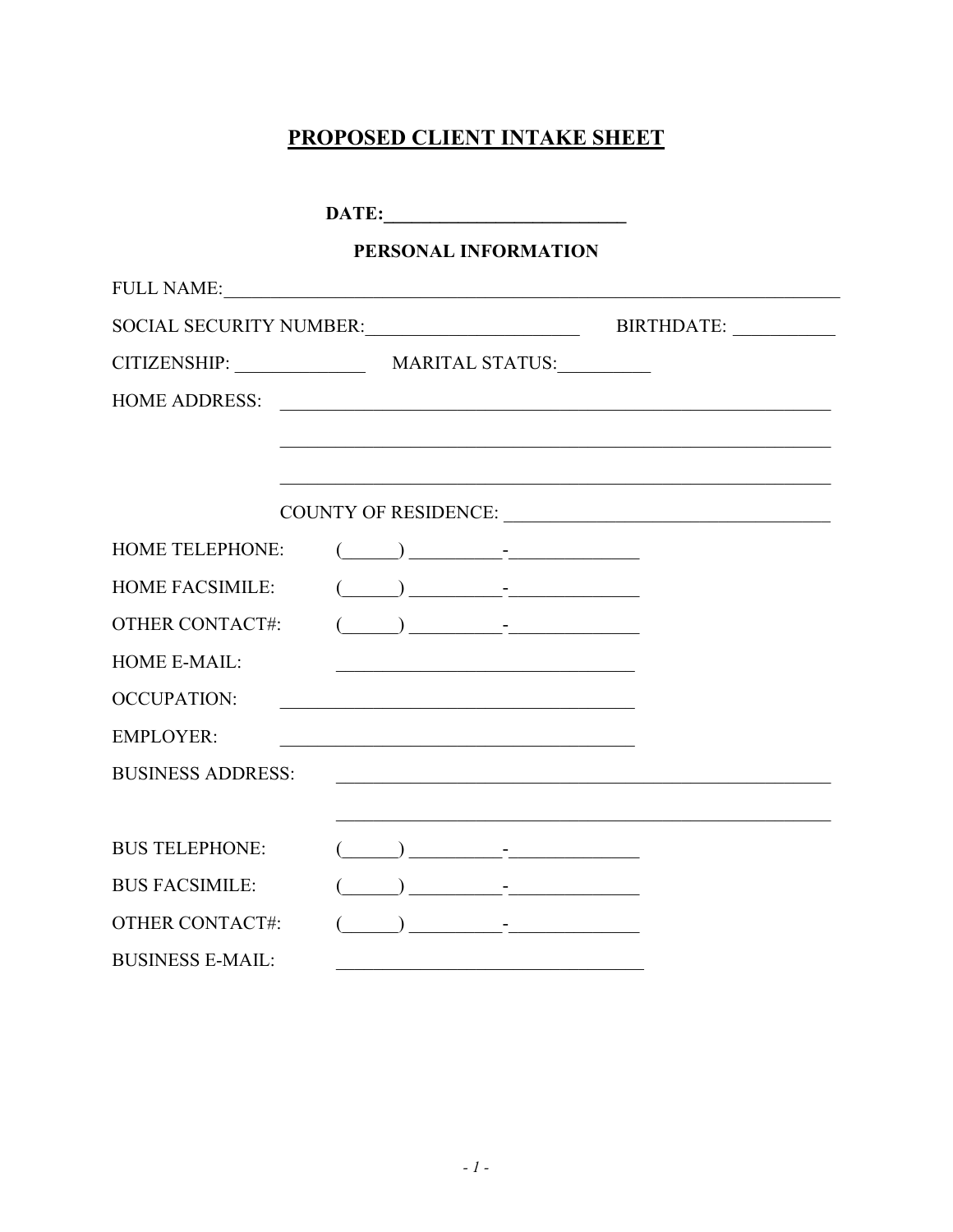### **SPOUSE'S INFORMATION**

FULL NAME:\_\_\_\_\_\_\_\_\_\_\_\_\_\_\_\_\_\_\_\_\_\_\_\_\_\_\_\_\_\_\_\_\_\_\_\_\_\_\_\_\_\_\_\_\_\_\_\_\_\_\_\_\_\_\_\_\_\_\_\_\_\_\_\_\_\_

SOCIAL SECURITY NUMBER:\_\_\_\_\_\_\_\_\_\_\_\_\_\_\_\_\_\_\_\_\_\_\_ BIRTHDATE: \_\_\_\_\_\_\_\_\_\_\_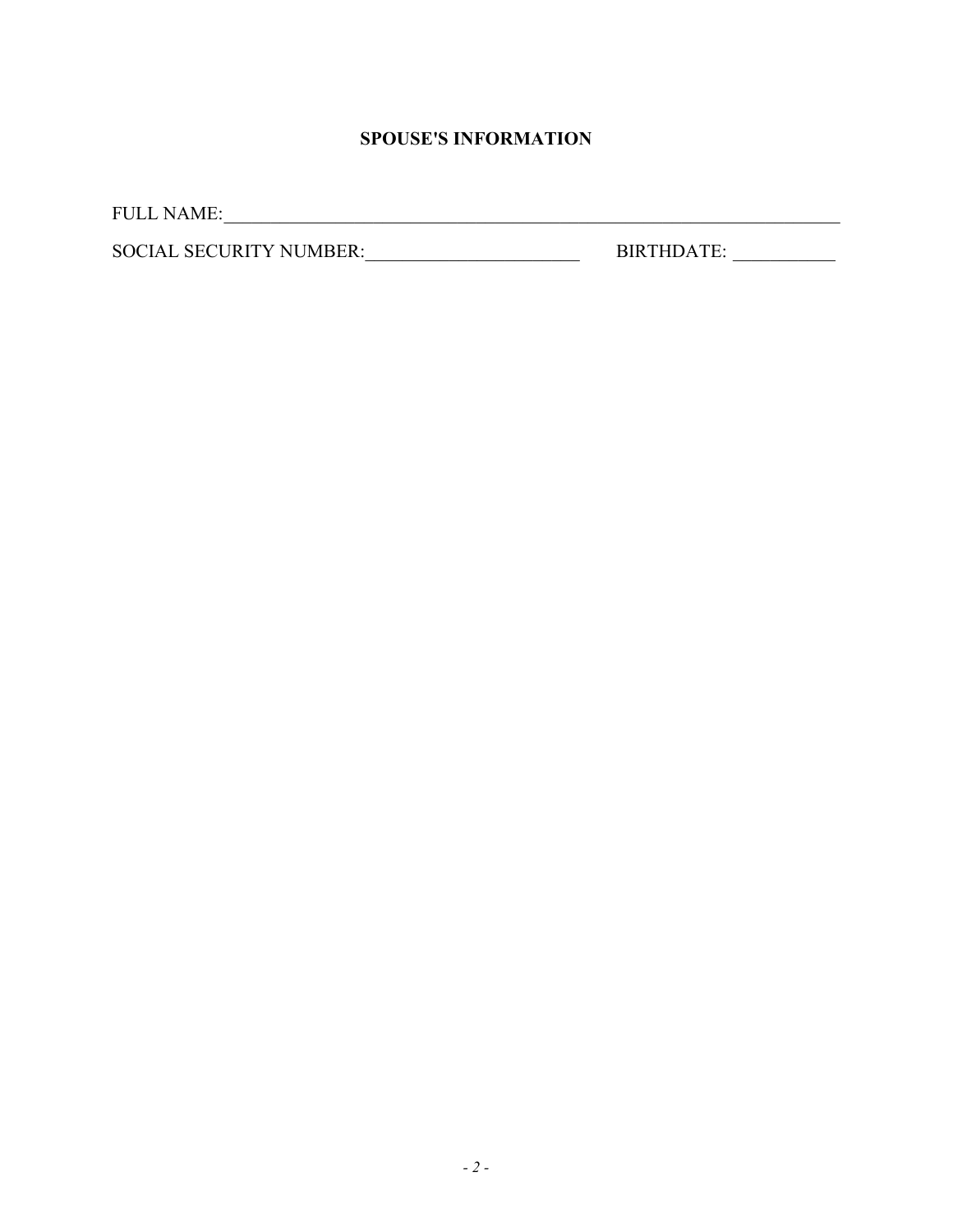#### **NATURE OF LEGAL MATTER**

Please describe the reason for you need for legal assistance. Facts should include who, what where, when information. Please attach additional sheets if necessary.

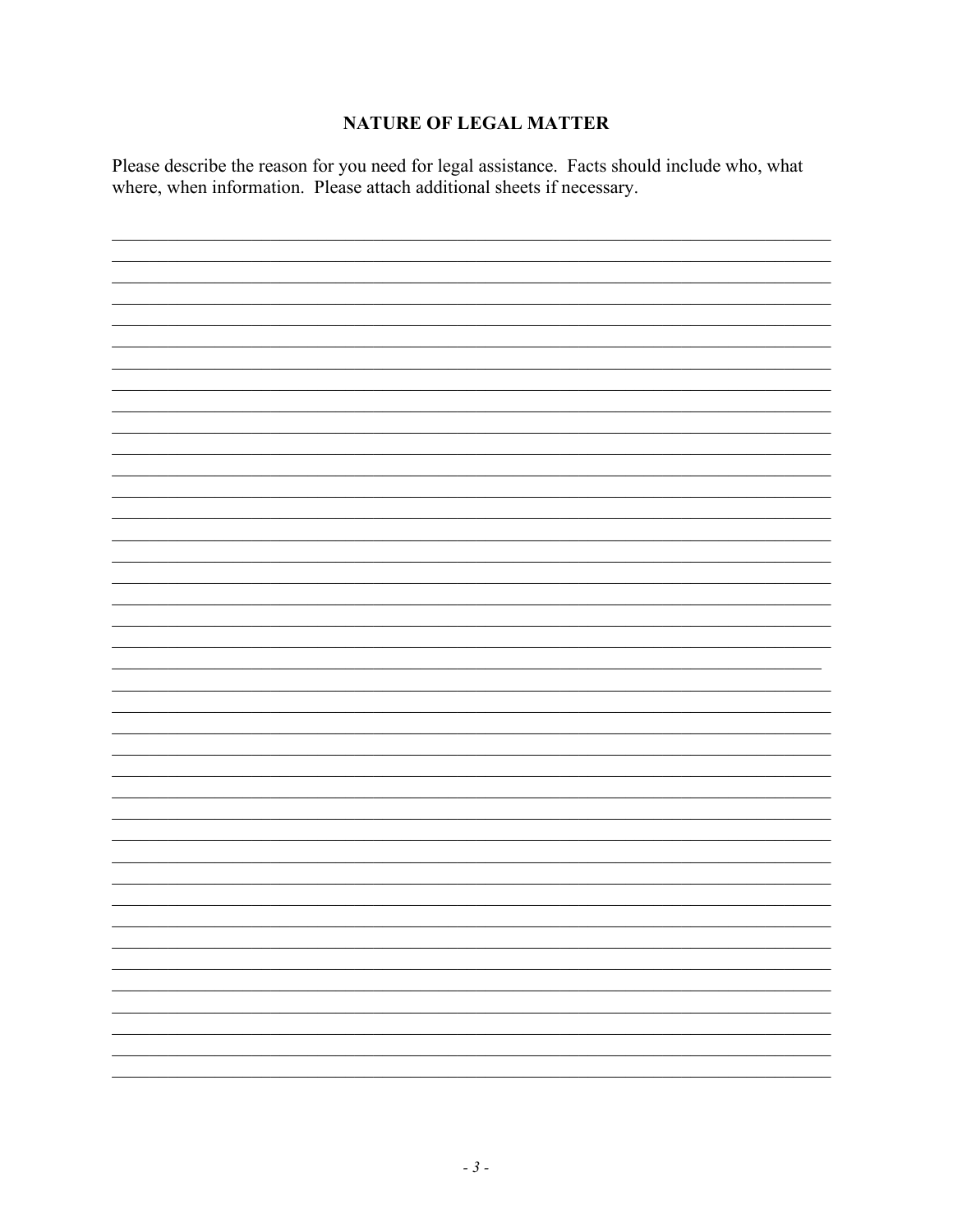## **WITNESSES - OTHER PARTIES**

Please list all witnesses and other persons having knowledge of facts relevant to you legal matter.

| <b>NAME</b> | <b>RELATION</b> | <b>ADDRESS</b> | <b>WITNESS</b> |
|-------------|-----------------|----------------|----------------|
|             |                 |                |                |
|             |                 |                |                |
|             |                 |                |                |
|             |                 |                |                |
|             |                 |                |                |
|             |                 |                |                |
|             |                 |                |                |
|             |                 |                |                |
|             |                 |                |                |
|             |                 |                |                |
|             |                 |                |                |
|             |                 |                |                |
|             |                 |                |                |
|             |                 |                |                |
|             |                 |                |                |
|             |                 |                |                |